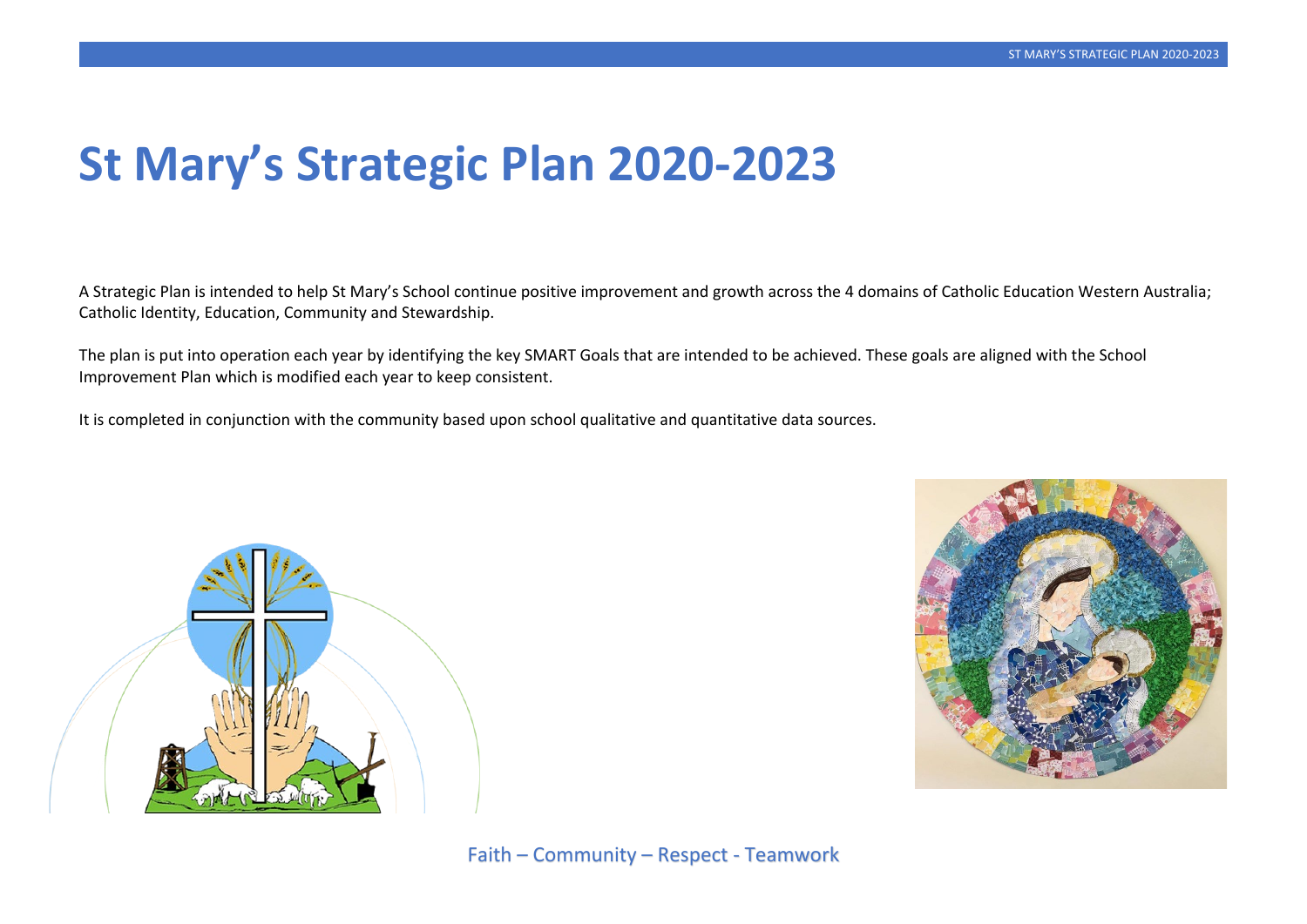### ST MARY'S STRATEGIC PLAN 2020-2023

sparent and inclusive processes for distributing resources which build equity and co-responsibility across all schools.

**Consiveness to the diverse needs of** 

| 2019 - 2021<br><b>CECWA</b><br><b>Strategic</b><br><b>Directions</b> | <b>CATHOLIC IDENTITY</b><br>(Discipleship)<br>Inspiring Christ-centred Leaders<br>A Contemporary models of Gospel<br>leadership that are inclusive, flexible and<br>responsive<br>to the increasing requirements of church,<br>governments and society.<br><b>B</b> Shared leadership and governance<br>practices that embrace Catholic Social<br>Teaching Principles emphasising common<br>good, participation, subsidiarity and<br>co-responsibility.<br>C Inclusive leadership formation and<br>development reflecting the commitment and<br>diverse talents of staff, students, parents and<br>community members. | <b>EDUCATION</b><br>(Learning)<br><b>Catholic Schools of Excellence</b><br>A Effective communities developing students<br>as whole Christian persons.<br><b>B</b> Catholic schools witnessing effective,<br>contemporary pedagogy and mission-inspired<br>practice and outreach.<br>C Shared understanding and commitment to<br>a Catholic Vision for Learning across all<br>schools.<br>D Commitment to providing high quality<br>Religious Education. | <b>COMMUNITY</b><br>(Engagement)<br><b>Pastoral Catholic Communities</b><br>A Inclusive communities welcoming and<br>supporting students with diverse learning and<br>social needs.<br><b>B</b> Shared understanding and commitment to<br>the Transforming Lives Strategy 2025.<br>C Open processes for conversation and<br>engagement with all members of CEWA<br>communities and their local Church.<br><b>D</b> Services to enhance the safety and<br>wellbeing of students and staff across all<br>contexts. | Accessi<br>Sustain<br><b>A</b> Initiativ<br>affordabi<br>schools.<br><b>B</b> Transp<br>distributir<br>co-respo<br><b>C</b> Respo<br>students. |
|----------------------------------------------------------------------|-----------------------------------------------------------------------------------------------------------------------------------------------------------------------------------------------------------------------------------------------------------------------------------------------------------------------------------------------------------------------------------------------------------------------------------------------------------------------------------------------------------------------------------------------------------------------------------------------------------------------|---------------------------------------------------------------------------------------------------------------------------------------------------------------------------------------------------------------------------------------------------------------------------------------------------------------------------------------------------------------------------------------------------------------------------------------------------------|------------------------------------------------------------------------------------------------------------------------------------------------------------------------------------------------------------------------------------------------------------------------------------------------------------------------------------------------------------------------------------------------------------------------------------------------------------------------------------------------------------------|------------------------------------------------------------------------------------------------------------------------------------------------|
|----------------------------------------------------------------------|-----------------------------------------------------------------------------------------------------------------------------------------------------------------------------------------------------------------------------------------------------------------------------------------------------------------------------------------------------------------------------------------------------------------------------------------------------------------------------------------------------------------------------------------------------------------------------------------------------------------------|---------------------------------------------------------------------------------------------------------------------------------------------------------------------------------------------------------------------------------------------------------------------------------------------------------------------------------------------------------------------------------------------------------------------------------------------------------|------------------------------------------------------------------------------------------------------------------------------------------------------------------------------------------------------------------------------------------------------------------------------------------------------------------------------------------------------------------------------------------------------------------------------------------------------------------------------------------------------------------|------------------------------------------------------------------------------------------------------------------------------------------------|

### **STEWARDSHIP (Accountability)**

sible, Affordable and inable System of Schools

**A** Initiatives ensuring the accessibility, affordability, sustainability and growth of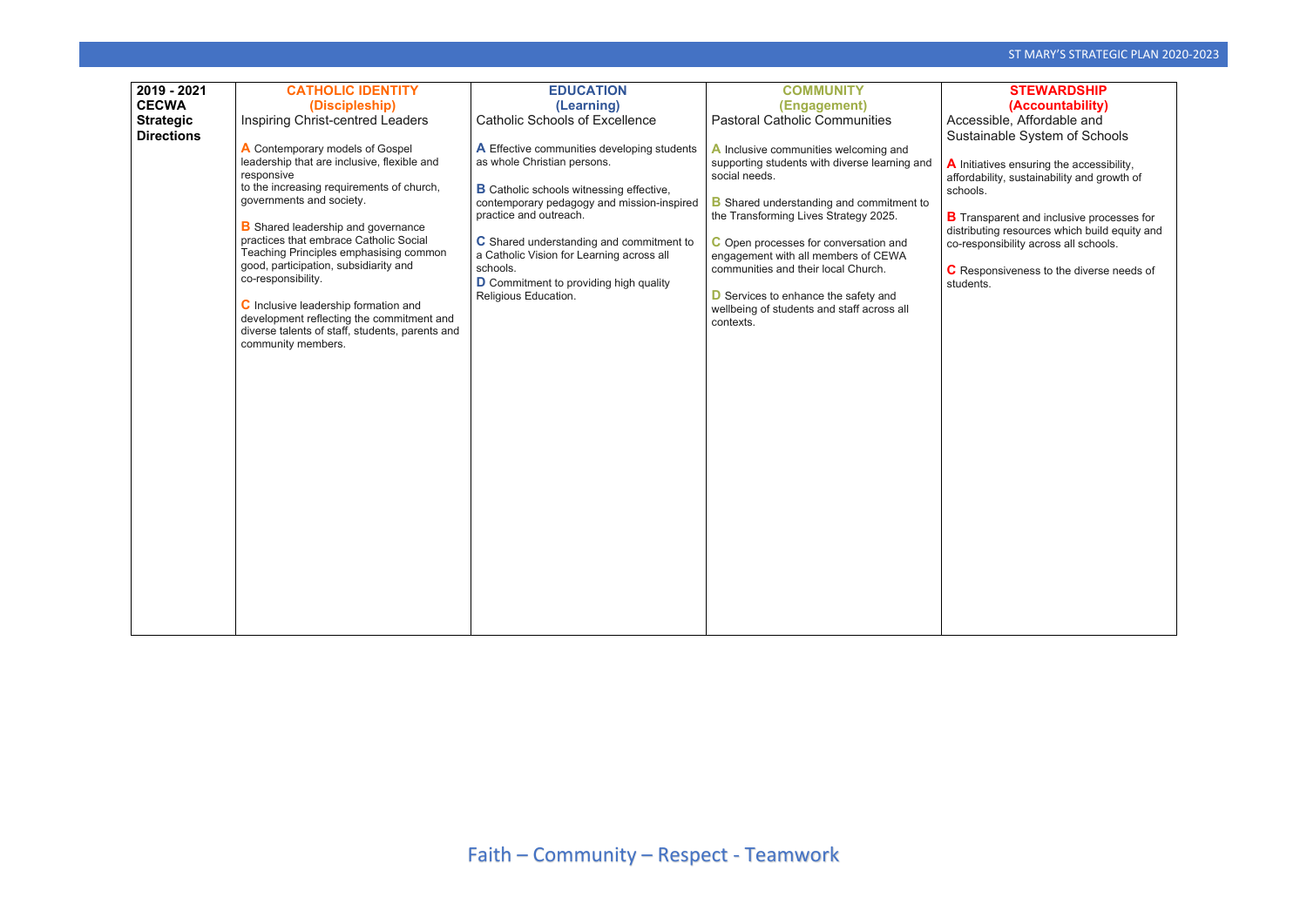| <b>Focus Area</b>                        | <b>Informed by</b><br><b>Evidence</b><br>Qualitative and<br>quantitative | <b>Specific</b><br>Performance &<br>development goal<br>to be achieved<br>(stated simply)                                                    | <b>Measurable</b><br>Evidence that will<br>be used to<br>demonstrate<br>progression and<br>goal achievement                                                                                                                                                                                                                  | <b>Achievable</b><br>What actions will<br>we take to achieve<br>the goal? | <b>Relevant</b><br>How does the goal<br>connect to your<br>school's Plan?                                | <b>Time Bound</b><br>What are the<br>timeframe<br>milestones?<br>Timeframe within<br>which the goal will<br>be achieved                                                                                                                                                                                                                                                                                                                                                     | <b>Resources</b><br>Support/resources<br>that will be required<br>to achieve the goal.<br>Key school-based<br>personnel:<br>Who is responsible<br>for ensuring we are<br>on track? | <b>Success</b><br><b>Indicators</b><br>How will we know<br>we have been<br>successful<br>(quantitative and<br>measurable)?                                                                           | <b>Monitoring</b><br><b>Process and</b><br><b>Progress</b><br>How will we ensure<br>we are on track<br>and have not taken<br>our eyes off the<br>goals? |
|------------------------------------------|--------------------------------------------------------------------------|----------------------------------------------------------------------------------------------------------------------------------------------|------------------------------------------------------------------------------------------------------------------------------------------------------------------------------------------------------------------------------------------------------------------------------------------------------------------------------|---------------------------------------------------------------------------|----------------------------------------------------------------------------------------------------------|-----------------------------------------------------------------------------------------------------------------------------------------------------------------------------------------------------------------------------------------------------------------------------------------------------------------------------------------------------------------------------------------------------------------------------------------------------------------------------|------------------------------------------------------------------------------------------------------------------------------------------------------------------------------------|------------------------------------------------------------------------------------------------------------------------------------------------------------------------------------------------------|---------------------------------------------------------------------------------------------------------------------------------------------------------|
|                                          |                                                                          |                                                                                                                                              |                                                                                                                                                                                                                                                                                                                              | <b>Catholic Identity</b>                                                  |                                                                                                          |                                                                                                                                                                                                                                                                                                                                                                                                                                                                             |                                                                                                                                                                                    |                                                                                                                                                                                                      |                                                                                                                                                         |
| <b>School Parish</b><br><b>Relations</b> | QCS 101<br>Systematic<br>Evangelisation                                  | School and parish<br>continue to develop<br>strong relationships<br>Regular presence<br>of Parish Priest in<br>the school and in<br>classes. | Embedded<br>Evangelisation<br>Plan understood by<br>all staff.<br>Parish priest and<br>teaching staff work<br>in conjunction to<br>deliver RE units of<br>work.<br>Regular mass<br>celebrations,<br>liturgical singing<br>and sacramental<br>programs.<br><b>Ongoing Altar</b><br>Serving Training for<br>Year 5/6 students. | <b>RE Programs</b><br>linked with Parish<br>Priest involvement.           | Linked to<br>Evangelisation<br>Plan<br>Link to Catholic<br><b>Identity CEWA</b><br>strategic directions. | 2020<br>Evangelisation<br>plan created.<br>2020 Semester 2<br>onwards: Program<br>meeting discuss<br>Parish<br>involvement.<br>Minimum once per<br>term.<br>Addition of RE<br>news in newsletter/<br>Northampton News<br><b>Addition of Parish</b><br>news into school<br>newsletter<br>Examples:<br>-Catholic Traditions<br>and customs.<br>-Religious fun page<br>*word sleuth<br>*matching church<br>symbols to words<br>2021 Joint school<br>parish community<br>event. | Key documents<br>including<br><b>Evangelisation Plan</b><br>created and<br>communicated.<br>All staff                                                                              | Parish involvement<br>is evident in<br>programs.<br>Parish priest is<br>present at<br>assemblies and<br>other school<br>events.<br>Students and<br>parents are familiar<br>with parish<br>practices. | Focus during<br>termly<br>programming<br>meetings using<br>integrated mentality                                                                         |
|                                          |                                                                          |                                                                                                                                              |                                                                                                                                                                                                                                                                                                                              |                                                                           |                                                                                                          |                                                                                                                                                                                                                                                                                                                                                                                                                                                                             |                                                                                                                                                                                    |                                                                                                                                                                                                      |                                                                                                                                                         |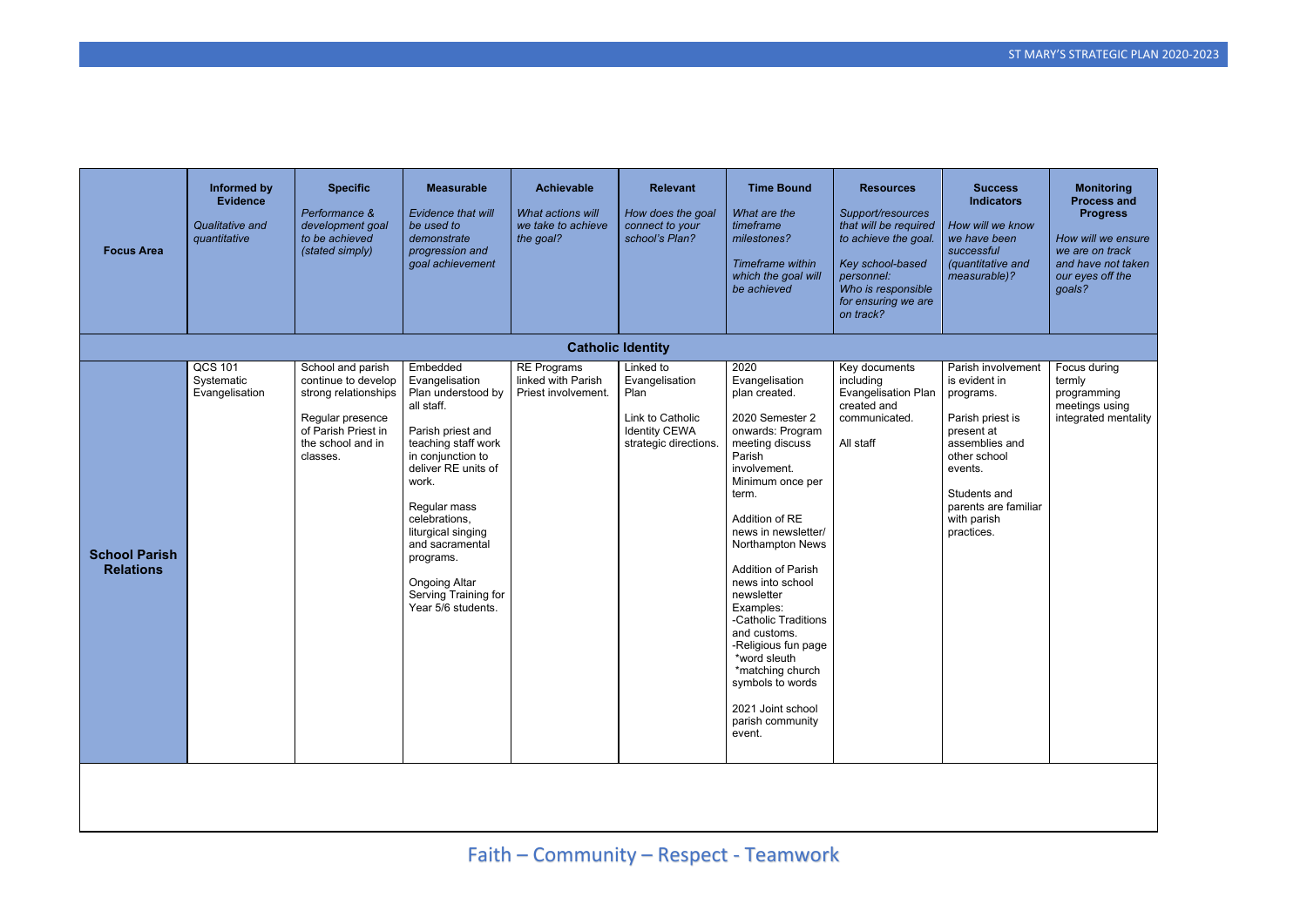# Faith – Community – Respect - Teamwork

| <b>Education</b>                                                          |                                                            |                                                                                                                                                                                                                                                                                    |                                                                                                                                                                                                                                                                                                          |                                                                                                                                                                 |                                                                                                   |                                                                                                                                                                                                                                                                                                                                   |                                            |                                                                                                                                                                                                                                                                                                                  |                                                                                                                                                              |
|---------------------------------------------------------------------------|------------------------------------------------------------|------------------------------------------------------------------------------------------------------------------------------------------------------------------------------------------------------------------------------------------------------------------------------------|----------------------------------------------------------------------------------------------------------------------------------------------------------------------------------------------------------------------------------------------------------------------------------------------------------|-----------------------------------------------------------------------------------------------------------------------------------------------------------------|---------------------------------------------------------------------------------------------------|-----------------------------------------------------------------------------------------------------------------------------------------------------------------------------------------------------------------------------------------------------------------------------------------------------------------------------------|--------------------------------------------|------------------------------------------------------------------------------------------------------------------------------------------------------------------------------------------------------------------------------------------------------------------------------------------------------------------|--------------------------------------------------------------------------------------------------------------------------------------------------------------|
| <b>Vision for</b><br>Learning<br><b>Embedded in</b><br>school<br>practice | <b>CEWA</b> strategic<br><b>Directions</b><br>QCS 304, 305 | Develop and<br>embed working<br>Vision for Learning<br>Document based<br>on CEWA model.<br>Create 5 teacher<br>practice<br>document which is<br>visible in every<br>classroom.                                                                                                     | The integration and<br>communication of<br>the document to<br>staff and<br>community.<br>School performanc<br>e data indicates<br>that students are<br>being extended into<br>the upper quartile<br>of standardised<br>achievement.<br>Classrooms and<br>school grounds<br>reflect the Vision<br>clearly | Dedicated PLC's<br>related to vision<br>and 5 teacher<br>practices.                                                                                             | Enhance student's<br>achievement and<br>Well-being<br>Link to CEWA<br><b>Strategic Directions</b> | 2020: Vision for<br>learning developed<br>2021: Teacher<br>practices evident<br>through<br>observations/progr<br>ams.<br>2022/23: Teacher<br>practices<br>embedded in<br>school operations<br>Focus on Vision for<br>learning through<br>SIP document<br>each year.                                                               | All Staff<br><b>CEWA</b><br>consultants.   | Staff know and<br>understand our<br>vision for learning<br>and can speak<br>about it to<br>members to our co<br>mmunity.<br>5 teacher practices<br>are evident in<br>programming,<br>school operations<br>and classroom<br>design.<br>Learning intentions<br>and Success<br>Criteria displayed<br>in classrooms. | Evident in SIP<br>documents<br>Focus in staff<br>PLC's                                                                                                       |
|                                                                           |                                                            |                                                                                                                                                                                                                                                                                    |                                                                                                                                                                                                                                                                                                          | <b>Community</b>                                                                                                                                                |                                                                                                   |                                                                                                                                                                                                                                                                                                                                   |                                            |                                                                                                                                                                                                                                                                                                                  |                                                                                                                                                              |
| <b>Community</b><br>partnerships                                          | QCS 201<br>Parent survey Data<br>Staff survey data         | Build on our current<br>community<br>partnerships and<br>explore new<br>opportunities with<br>local businesses<br>and community<br>groups.<br>Regularly create<br>opportunities for<br>the school<br>community and<br>wider community to<br>visit and interact<br>with the school. | Expanded<br>community<br>partnerships<br>Regular<br>formal/informal<br>opportunities for<br>parental and<br>community<br>involvement in the<br>school.                                                                                                                                                   | Community<br>involvement linked<br>to teaching and<br>learning programs.<br>P&F mixed<br>activities between<br>fundraising and<br>community building<br>events. | Focus on<br>developing<br>community through<br>CEWA strategic<br>directions                       | 2020 Link to<br>community<br>involvement in<br>programming<br>meetings.<br>Community<br>development<br>opportunities post<br>COVID.<br>Addition of class<br>news in newsletter<br>2021 explore new<br>opportunities for<br>community<br>outreach.<br>2020-2022<br>Regular<br>opportunities<br>(formal and<br>informal) for parent | All staff<br>St Mary's P&F<br>School Board | Staff to show<br>evidence of<br>community<br>outreach in<br>programs.<br>Continued<br>presence at<br>Brookview and<br>Meals on Wheels<br>Calendar of events<br>for parent/<br>community<br>involvement in<br>Term planners                                                                                       | P&F Meeting at the<br>start of the year<br>highlights<br>importance of<br>community<br>building.<br>Program meeting<br>criteria includes<br>community check. |